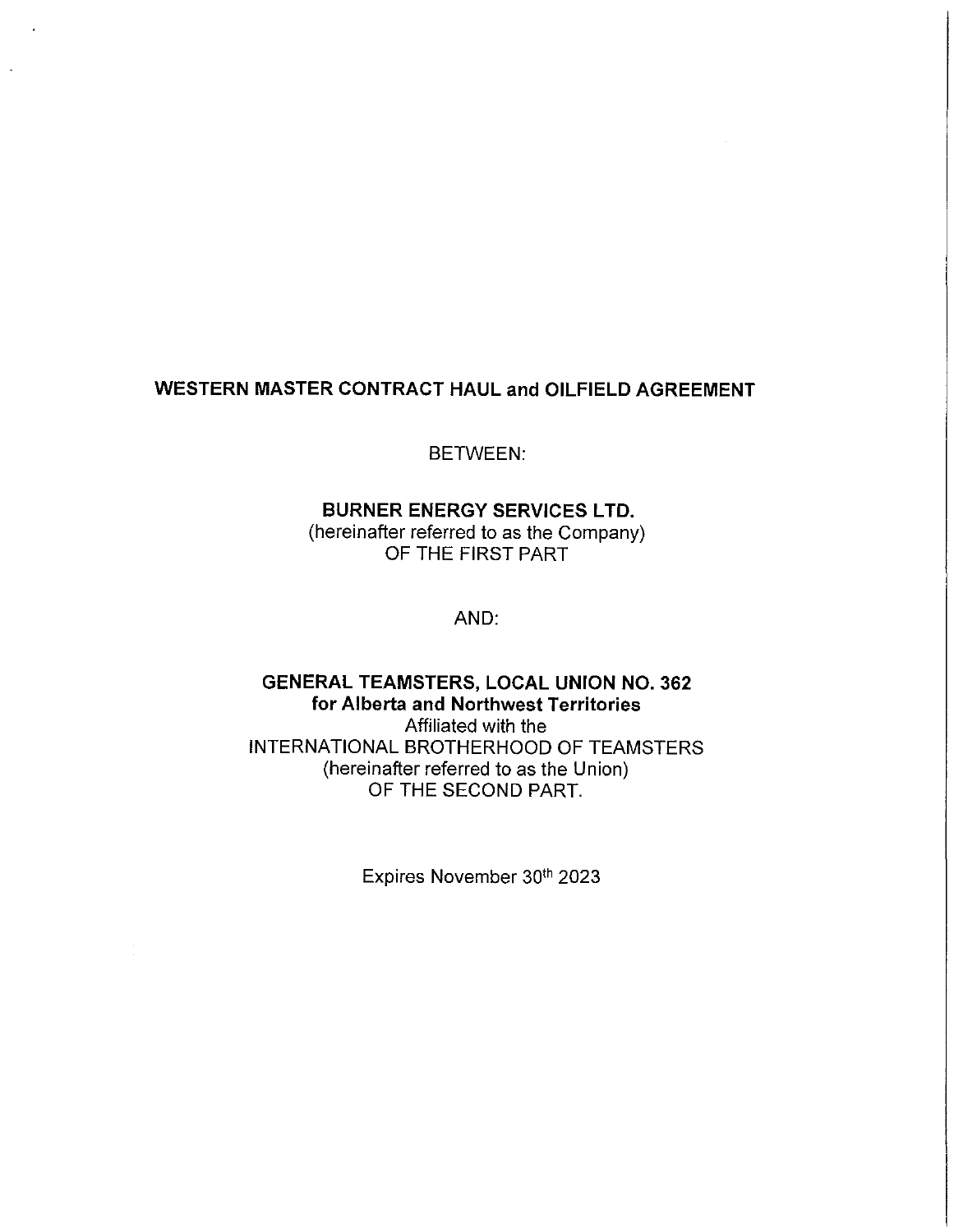# **TABLE OF CONTENTS**

 $\mathcal{A}$ 

 $\bar{\mathcal{A}}$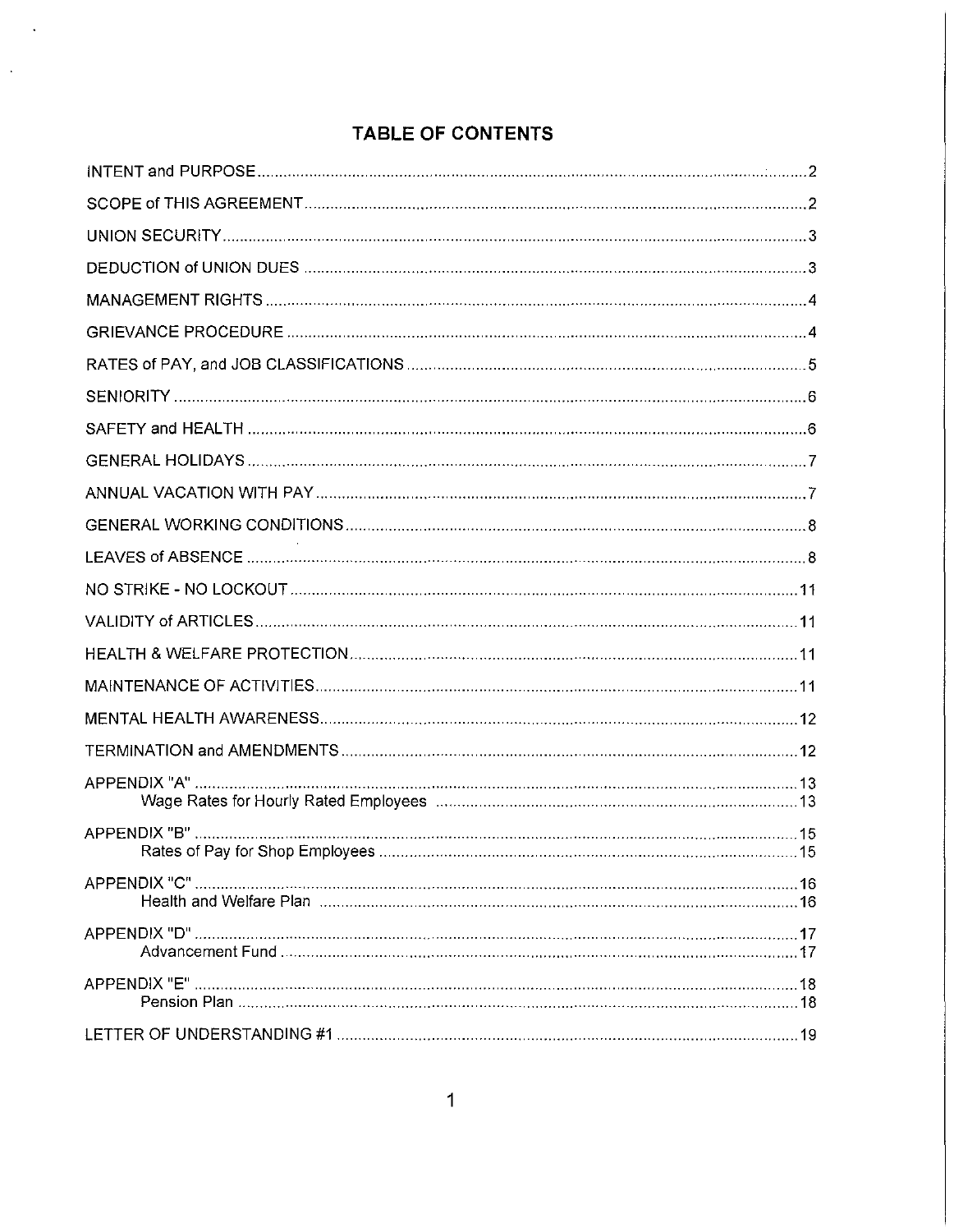**WITNESSETH THAT** in consideration of the premises and the mutual covenants and agreements herein contained, the Parties hereto have agreed as follows:

#### **ARTICLE NO. 1 - INTENT and PURPOSE**

It is the intent and purpose of the Parties hereto that this Agreement will promote and improve harmonious labour relations, and facilitate the peaceful adjustment of differences between the Company and the employees covered by the terms of this Agreement; and set forth herein the Agreement covering the rates of pay, hours of work, and working conditions to be observed.

#### **ARTICLE NO. 2 - SCOPE of THIS AGREEMENT**

- a) This Agreement shall apply to all Union employees as enumerated.
- b) All Union employees working for the Company as enumerated in the following Appendices hereunto annexed and forming part of this Agreement:

**Appendix "A"** - Hours of work, overtime, classifications, and wage rates of employees of mobile equipment in Oilfield Contract Hauling, and their helpers related thereto.

**Appendix "B"** - covering hours of work, overtime, classifications and rates of pay for Shop employees.

**Appendix** "C" - Prairie Teamsters Health and Welfare Plan

**Appendix "D"** - Teamsters Union/Industry Advancement Fund

**Appendix "E"** - Prairie Teamsters Pension Plan

- c) In the event the Company engages in work covered by Construction, Road Building, and Pipeline Agreements, it is understood and agreed that the Company, when doing work covered by those Agreements, will become signatory to those Agreements, along with signatory Teamster Unions.
- d) In the event an entire business or any part thereof is sold, leased, transferred or taken over by sale, transfer, lease assignment, receivership or bankruptcy proceedings such business or any part thereof will continue to be subject to the terms and conditions of this Agreement for the life thereof.
- e) If the Company is required to hire outside trucks it will endeavour to utilize those Parties that are signatory to a Teamster Collective Agreement, provided that mutually satisfactory arrangements can be made between the Parties. The Company will not hire Owner Operators to perform any work directly for the Company.
- f) All Tri-fuel super heater operators working for Burner Energy Services will be excluded from this Collective Agreement.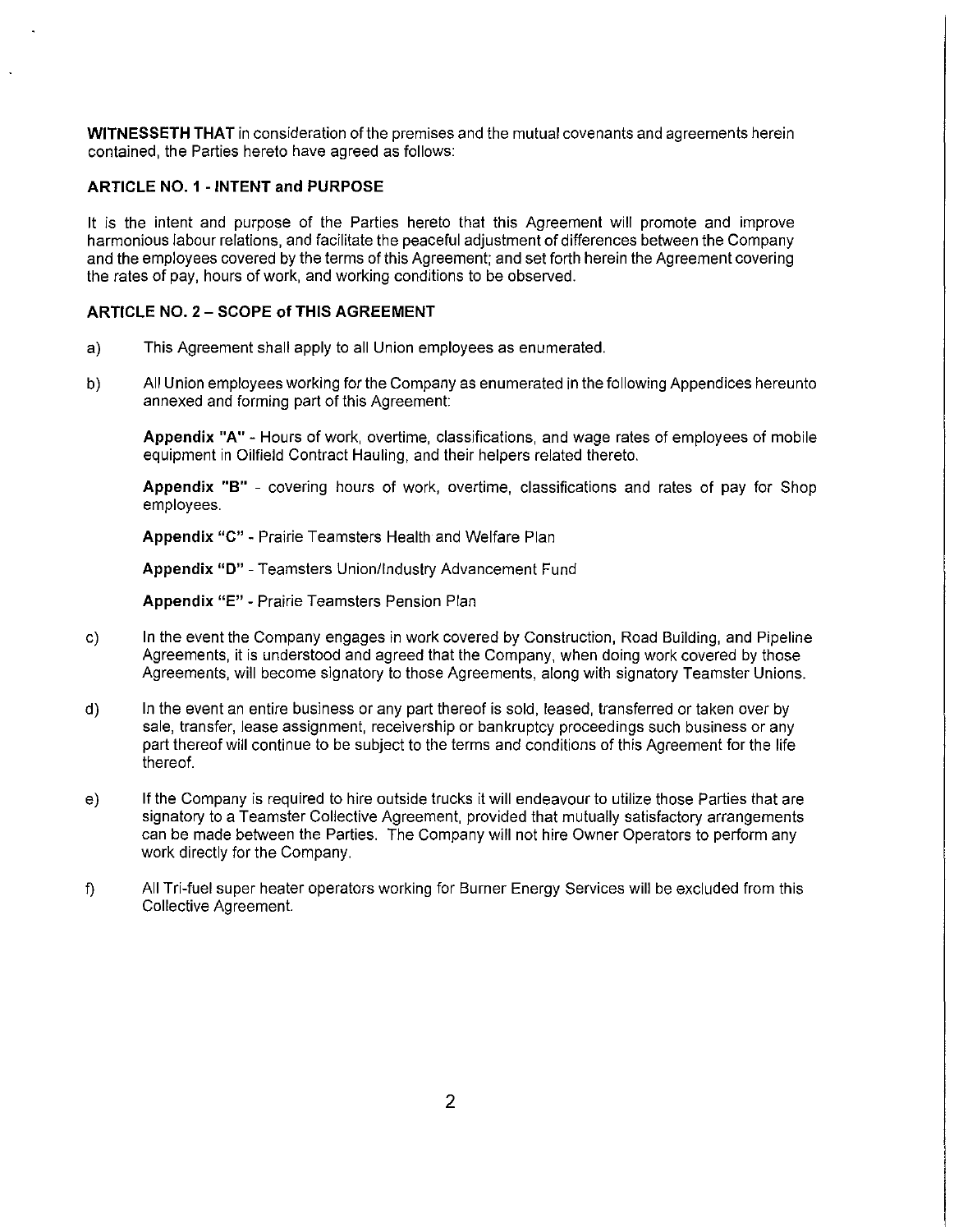#### **ARTICLE NO. 3 - UNION SECURITY**

- a) The Company will provide bulletin boards at its terminals on which the Union may post necessary notices to its members.
- b) The Union may appoint or elect Shop Stewards, and will notify the Company **in** writing of such appointment or election. The Company will recognize Shop Stewards, and will not discriminate against them for lawful Union activity.
- c) Authorized agents of the Union will have access to the Company's establishment, during working hours, for the purpose of adjusting disputes, investigating working conditions, and ascertaining that the Agreement is being adhered to, provided however that there is no interruption of the Company's working schedule.
- d) The Union recognizes the right of the Company to hire whomever it chooses, subject to the seniority provisions contained herein. The Company will, however give the Union the equal opportunity to refer suitable applicants for employment. The Company will, however give preference to Union members when additional employees are required.
- e) All newly hired employees shall be considered as probationary for the first ninety (90) calendar days from date of hire.

#### **ARTICLE NO. 4 - DEDUCTION of UNION DUES**

a) The Employer must deduct and pay over to the Secretary-Treasurer of the Union, any monthly Union dues, Initiation fees and/or assessments which may be levied in accordance with the Union's By-laws, owing by said Employees hereunder to the Union.

The Employer must deduct the monies from the first pay of an Employee each month, and remit such monies to the Secretary-Treasurer of the Union by means of electronic funds transfer **(EFT)**  on or before the fifteenth (15th) day of the following month in which the monies are deducted, together with one (1) copy of the Check-off list as above mentioned. (Note: for the purpose of definition: "Check-off List" is the updated Union's Pre-Billing statement as indicated below).

The Employer must, at the time of making each remittance hereunder to the Secretary-Treasurer of the Union, update the Union's Pre-Billing statement showing all monthly dues submitted for Members along with current address, postal code and date of hire.

The Monthly Check-off List will reference any;

- New Members to be listed in alphabetical order with current address, postal code and date of hire;
- Terminations or resignations are to be clearly identified with current address, postal code and date of termination or resignation;
- Any current address change to be updated as well as name changes (i.e. marriage).
- If an Employee works anytime during a month, the Employer assures the Union that the total amount of the monthly dues as specified by the Secretary-Treasurer of the Union will be deducted and forwarded to the Local Union. Probationary Employees included.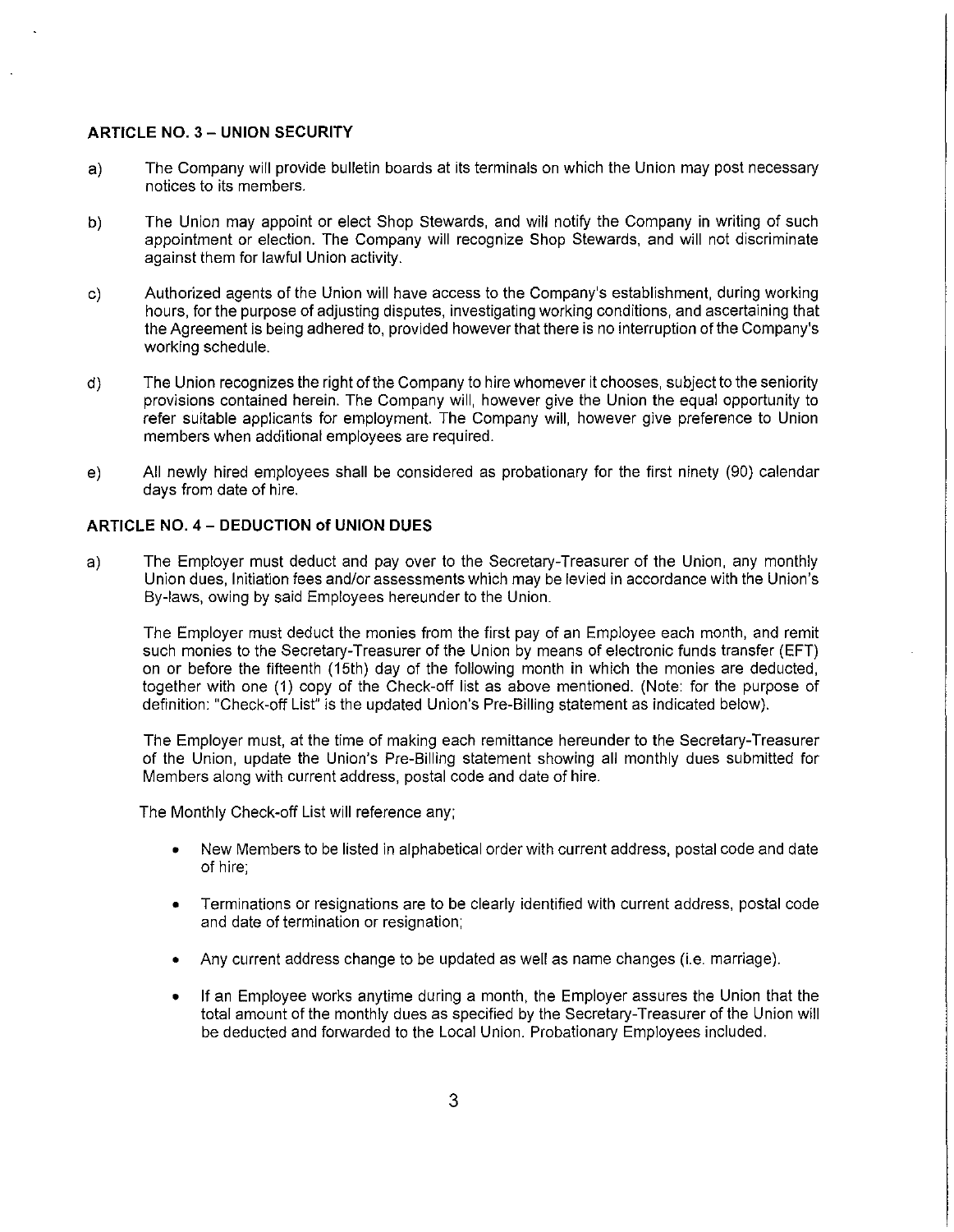- b) Fifteen (15) days after an employee commences employment, they shall have an amount equivalent to the monthly dues of the Union deducted from their wages, and that amount, along with the employee's name, will be added to the Union checkoff, before same is mailed to the Union Office. The deduction of the Initiation Fee shall be in increments of fifty dollars (\$50.00) per month commencing the first month of employment until the Local Union Initiation is fully paid.
- c) All employees referred to above, will be required to sign an authorization form for the deduction and remittance of Initiation Fees, Local Union Dues, and fines and/or assessments, which may be levied by the Union in accordance with the Local Union's Constitution and/or By-Laws.
- d) The Employer shall deduct and pay over to the Secretary-Treasurer of the Local Union, such Initiation Fees, Union Dues, fines and or assessments levied in accordance with the Local Union's By-Laws, owing by the said employees hereunder to the said Local Union. Monies deducted during any month shall be forwarded by the Employer to the Secretary-Treasurer of the Local Union, not later than the twentieth (20th) day of the month following the month to which such monies apply, and shall be accompanied by a written statement which will include the names of the employees for whom the deductions were made, and the amount of each deduction. The Employer is entitled to rely absolutely upon a certificate of the Secretary-Treasurer of the Local Union that such fees, dues, fines and/or assessments were levied in accordance with the Local Union's By-Laws.
- e) The Local Union will forward all authorization forms to the Employer. It shall be the responsibility of the Employer to take proper and due care of all authorization forms sent to the Employer by the Local Union.
- f) At the beginning of each year, the Employer shall provide a schedule to all employees detailing the pay periods in which Union dues will be deducted.

#### **ARTICLE** NO. 5. - **MANAGEMENT RIGHTS**

- a) The Union recognizes the right of the Company to manage and direct the Company's business in all respects in accordance with its commitments and to alter from time to time rules and regulations to be observed by employees, which rules and regulations will not be inconsistent with this Agreement.
- b) The Company will always have the right to hire; and to discipline, demote or discharge employees for proper cause.
- c) No Employee will be required to enter in, nor will the Company pursue with individual employees, any written or verbal agreement that is inconsistent with the terms of this Collective Agreement. For greater clarity, nothing in this section limits the Company's management rights.

#### **ARTICLE NO.** 6 - **GRIEVANCE PROCEDURE**

All questions, disputes, and controversies arising under this Agreement or any supplement thereto, will be adjusted and settled within the terms and conditions as set forth in this Agreement, in the manner provided by this Article, unless otherwise expressly provided in this Agreement. The procedure for such adjustment and settlement will be as follows: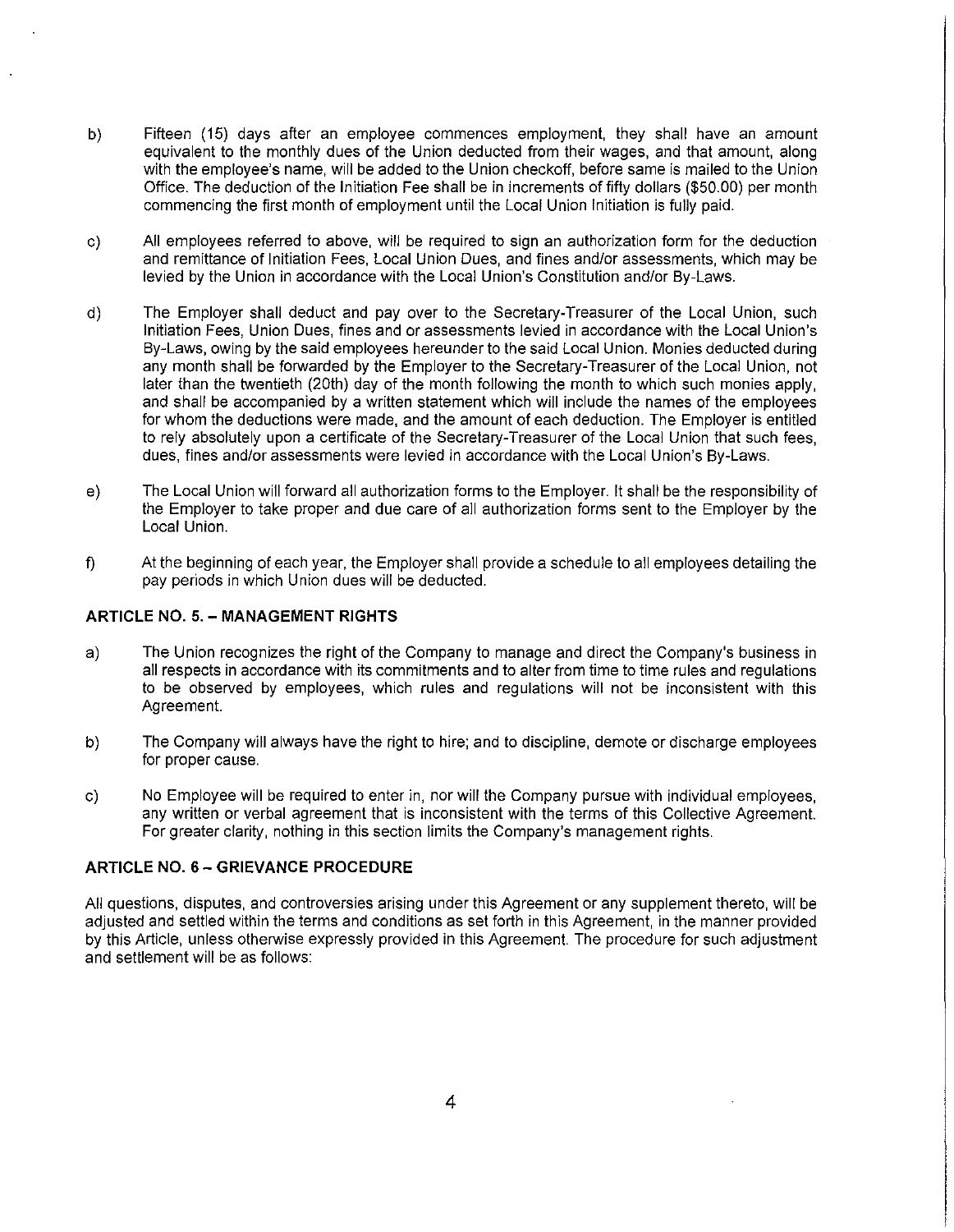**STEP 1** - Any grievance of an employee will first be taken up between such employee and his immediate Supervisor.

Time limit to institute a grievance:

- a) termination or layoff  $-$  ten (10) days<br>b) all others  $-$  thirty (30) days
- all others  $-$  thirty (30) days

**STEP** 2 - Failing settlement under Step 1, the employee must present his grievance in writing to the Local Union, and such grievance will be taken up between the representative of the Local and the immediate Supervisor.

**STEP 3** - Failing settlement under Step 2, such grievance and any question, dispute or controversy that is not of the kind that is subject to Steps 1 and 2, the grieving party will reduce his grievance to writing, and it will be referred to and taken up between a representative of the Union and the Company representative authorized by the Company.

**STEP 4** - If the Grievance is not settled at Step 3, the Parties may elect by mutual agreement to convene the Canadian Joint Grievance Panel (C.J.G.P) to render a decision. The Parties agree that such decision will be binding however will not set precedent in any future Grievances regarding the same issue. The cost of the Panel Hearing shall be shared equally between Parties.

Should the Parties not reach a mutual agreement, the matter will be referred to an agreed upon neutral Arbitrator, who will meet with the Board to hear both sides of the case. The Arbitrator's decision will be final and binding.

Failing to agree upon a neutral Arbitrator, the Department of Labour will be requested to appoint a neutral Arbitrator whose decision will be final and binding.

The cost of the Arbitrator will be borne by the Union and by the Company.

The time limits stated in this Article may be extended by mutual consent of the Company and the Union.

#### **ARTICLE NO. 7- RATES of PAY, and JOB CLASSIFICATIONS**

- a) Special rates of pay for any new operations, areas, or job classification will be subject to negotiation, provided that the Company will pay the area rate until the new rate or job classification is agreed upon. The Company agrees to advise the Union office of any such rate within ten (10) days of its establishment, and if no written Union representation is made within thirty (30) days of such notification, the rate will be deemed agreed upon. If no agreement is reached within sixty (60) days of receipt of such written representation, the Union may process a grievance under the Grievance Procedure, commencing with Step 3.
- b) It is understood and agreed that such new rate will be retroactive to the date the new operation, area, or job classification was instituted.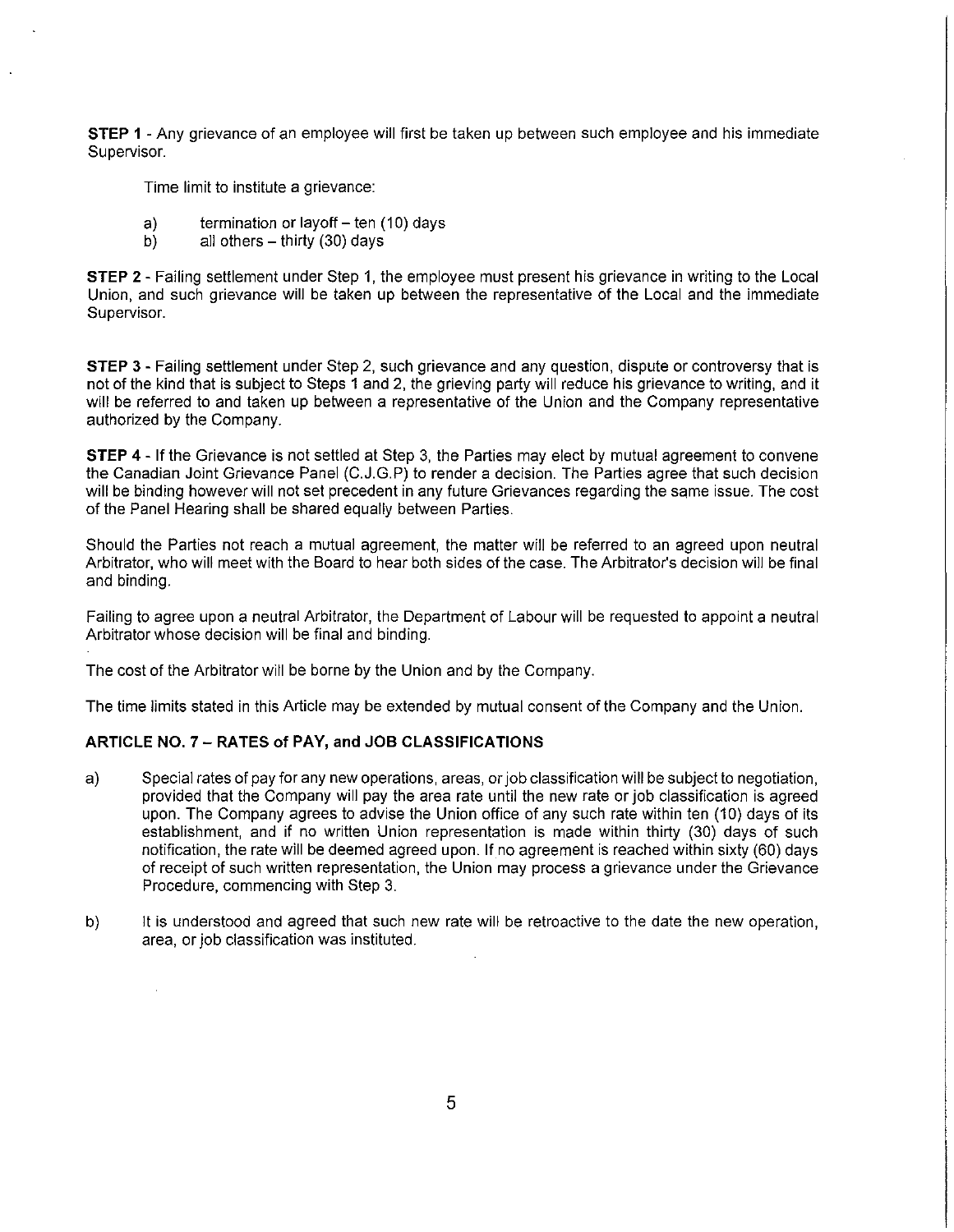#### **ARTICLE NO.** 8 - **SENIORITY**

a) Seniority shall be based on the length of continuous service an Employee has been on the payroll within the Bargaining Unit under this certification.

For the purpose of the administration of seniority provision, seniority will be applied on a company wide basis.

- b) The principle of seniority will be maintained in the reduction and restoration of the working force, providing the senior employee is capable of performing the remaining job.
- c) Seniority will be lost for one or more of the following reasons:
	- i. voluntary resignation<br>ii. discharge for just cau
	- discharge for just cause
	- iii. layoff for more than one year<br>iv. failure to return to work after I
	- failure to return to work after layoff within seven (7) days, where the Company has notified the employee, by Registered Mail at his last known address, to return to work.
- d) Provided the employee is capable and is given the opportunity to demonstrate his capability, seniority will prevail in the appointments to new jobs or vacancies and except by mutual agreement of the Parties hereto, for the purpose of shift preferential on established shifts. Starting time preference will be given to senior employees on established shifts, and operators of mobile equipment will be given preference. Except where a job or shift has been discontinued, there shall be no job or shift bumping privileges. Senior employees shall be given presence to fill vacancies on differential rated equipment, if qualified.

#### **ARTICLE NO. 9 - SAFETY and HEALTH**

- a) The Union recognizes the right of the Company to require a medical examination at any reasonable time, providing that the Company will pay the cost of such examination and the employees time to take the examination. This will include any doctor's notes that are requested by the employer. Drivers that have completed one (1) or more years of employment with the Company, and who are required to take government physical or medical examinations for the purpose of their Vehicle Operators' License, will upon receipt of their doctor's report, make it available to the Company for copying. The Company will then reimburse the driver full cost of such physical examination upon presentation of a receipt showing the driver has paid for such examination.
- b) It is to the mutual advantage of both the Company and the employee that employees will not operate vehicles which are not in safe operating condition. It will not be a cause for discipline if a driver refuses to operate any vehicle that he believes is not safe. It will be the duty of the employee to report promptly in writing to the Company on all defects in equipment. The previous trip's crysheet will be made available upon request to the employee dispatched on any specific unit.
- c) The Company agrees to supply, at no cost to the employee, fire retardant coveralls, where required on specified sites. The Company agrees to supply coveralls on an exchange basis to all employees on a worn/damaged basis.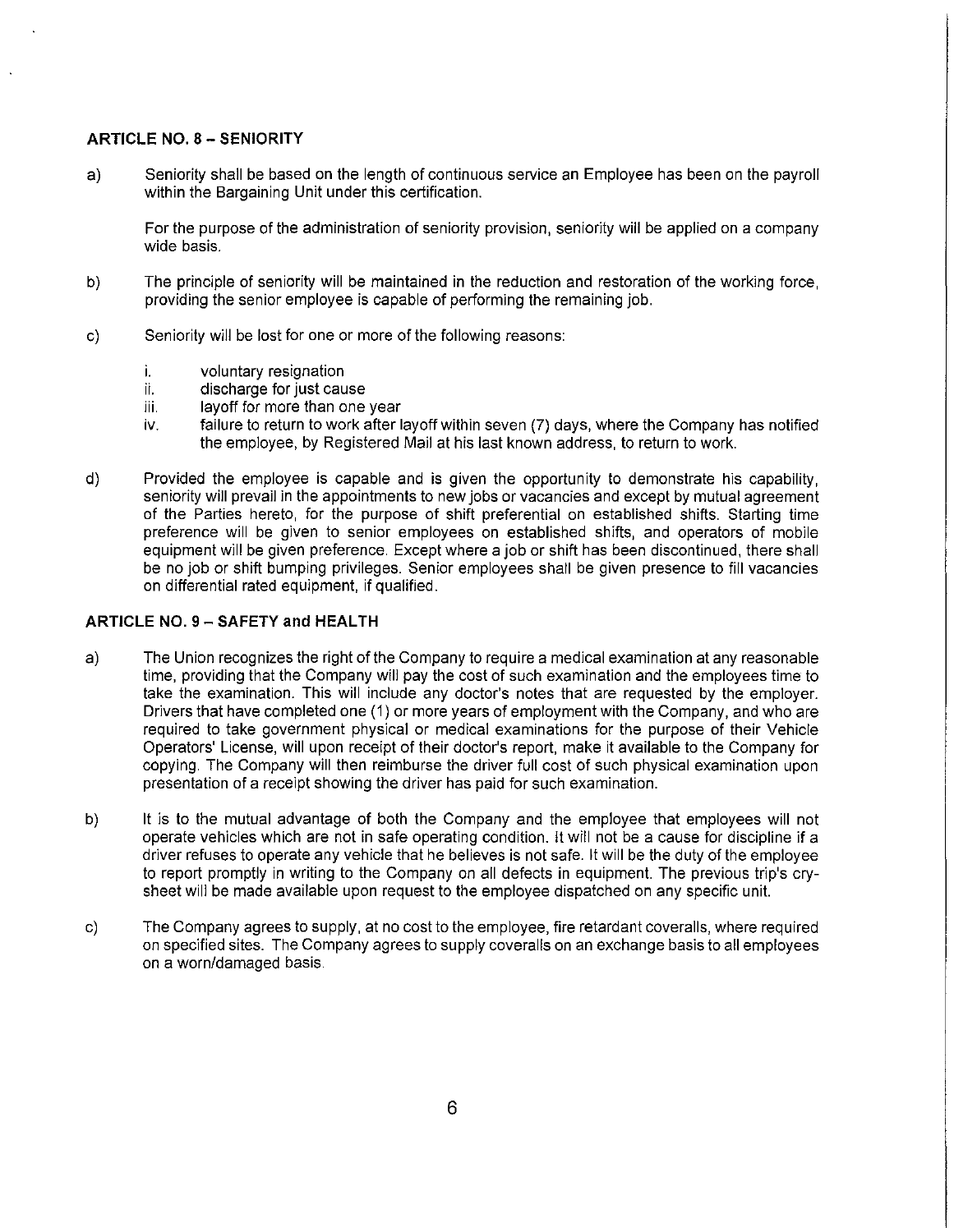#### **ARTICLE NO. 10-GENERAL HOLIDAYS**

a) Every employee will be granted Holiday pay of eight (8) hours at work time rate, on each of the following General Holidays falling within any period of his employment.

All employees are entitled to have any of these twelve (12) paid holidays.

| b) | New Year's Day  | Labour Day       | Family Day                   |
|----|-----------------|------------------|------------------------------|
|    | Canada Day      | Christmas Day    | Boxing Day                   |
|    | Remembrance Day | Victoria Dav     | Good Friday                  |
|    | Civic Dav       | Thanksgiving Day | Truth and Reconciliation Day |

- c) When an employee is required to work on a General Holiday, he will be notified not later than 3:00 p.m. the day previous to the Holiday.
- d) If the Federal or Provincial government declares an additional Statutory Holiday, the Company agrees to pay according to Article No. 10, Section a).

#### **ARTICLE NO. 11 -ANNUAL VACATION WITH PAY**

Every employee is entitled to, and will be granted, a vacation with pay as follows:

a) Two (2) weeks' vacation with pay after the completion of each year of service with the Company.

Payment for such vacation shall be in the amount equal to four percent (4%) of the gross wages for the employee during the year in which he qualified for such vacation.

- b) Employees who have completed four (4) years of service with the Company will receive in the next succeeding year of employment, and each year thereafter, three (3) weeks' vacation with pay in an amount equal to six percent (6%) of the gross wages of that employee during the year in which he qualified for such vacation.
- c) Employees who have completed eight (8) years of service with the Company will receive in the next succeeding year of employment, and each year thereafter, four (4) weeks' vacation with pay in an amount equal to eight percent (8%) of the gross wages of that employee during the year in which he qualified for such vacation.
- d) Employees who have completed fifteen (15) years of service with the Company will receive in the next succeeding year of employment, and each year thereafter, five (5) weeks' vacation with pay in an amount equal to ten percent (10%) of the gross wages of that employee during the year in which he qualified for such vacation.
- e) Employees who have completed twenty (20) years of service with the Company will receive in the next succeeding year of employment, and each year thereafter, six (6) weeks' vacation with pay in an amount equal to twelve percent (12%) of the gross wages of that employee during the year in which he qualified for such vacation.
- f) Vacation schedules will be prepared by the Company as far in advance as practicable. All employee requests shall be recognized, if operating conditions allow, vacations will be granted on the basis of seniority.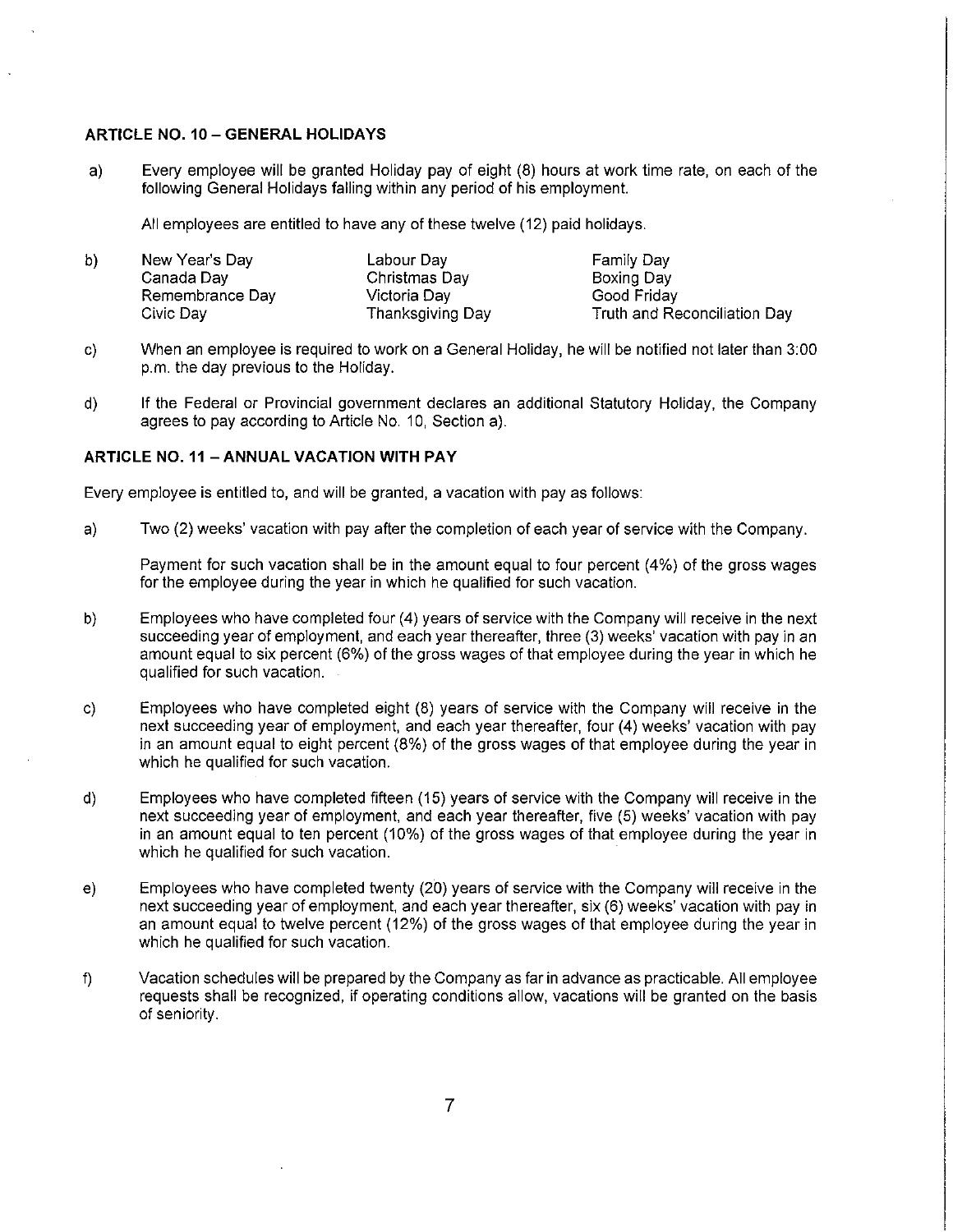g) An employee laid off or leaving the Company before the completion of a full year of service, will be entitled to a pro-rated vacation with pay computed on the same percentage of his gross wages during the portion of the year worked.

#### **ARTICLE NO.** 12 - **GENERAL WORKING CONDITIONS**

- a) Employees injured on the job will be paid for the full day.
- b) A day as referred to in this Agreement is from the hour an employee commences work, and terminates twenty-four (24) hours later.
- c) When an employee starts his work shift at the regular rate, the employee will not be paid less than the regular rate for the complete day unless the work performed is at the applicable shop rate for the employee.
- d) Provided regular shop employees do not lose wages, drivers can be used in the shop during slack seasons, and paid the rate they qualify in. All shop time worked by employees who do not normally work in the shop will be approved by the employer before commencement of work.
- e) Wherever possible, overtime will be distributed evenly considering seniority.
- f) Applications for leave of absence without pay, when in writing, may be granted at the discretion of the Company.
- g) All employees will be paid for all time spent in the employment of the Company.
- h) The Company will provide bulletin boards at its terminals, on which the Union may post necessary notices to its Members
- i) Employees will observe the simple rules of cleanliness and good housekeeping in the Employers facilities, and segregated facilities for female employees will be provided where necessary.
- j) When the Employer requires an employee to be present at a meeting called by the Employer, time spent at such meeting will be considered as time worked and will be paid in accordance with the Collective Agreement.

The Employer upon prior approval will reimburse those employees who have taken an approved CPR, First Aid Course, etc., and provide proof of successful completion of same.

k) The Employer agrees to not incorporate driverless power unit (trucks) technology within the bargaining unit, however, should the Employer introduce technology change by altering methods, procedures, or processes and if such change will displace Employees in the bargaining unit, the Employer will notify the Union.

### **ARTICLE NO.** 13 - **LEAVES of ABSENCE**

a) The Employer will allow time off work, without pay, to any employee who is serving as a Local Union delegate to any conference or function, provided all requests for time are made by the Union in writing within seven (7) days' notice. No Employee who acts within the scope of this clause will be discriminated against for so acting.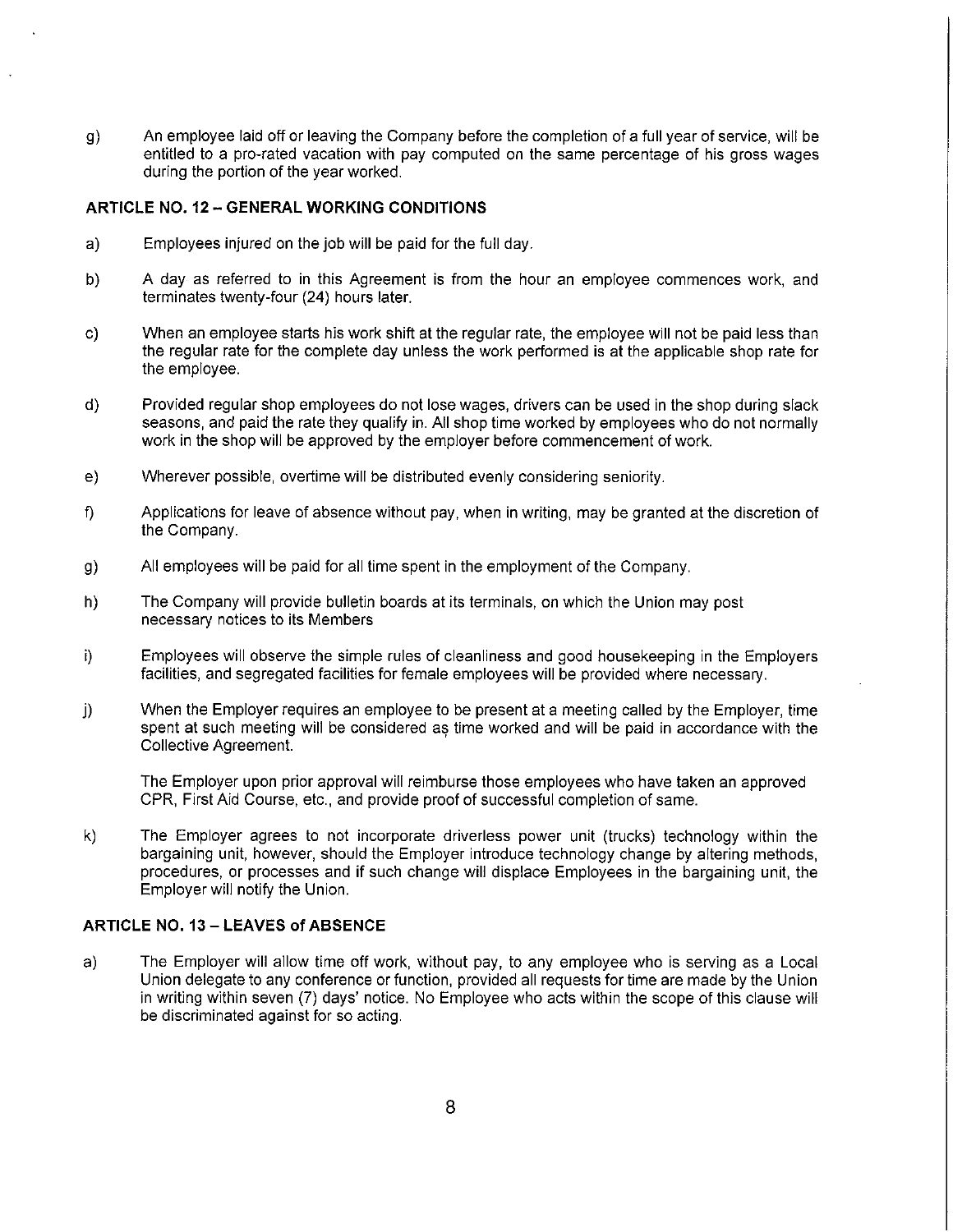- b) During an authorized or unpaid Leave of Absence, an Employee will maintain and accrue seniority.
- c) When the requirements of the Employer's service will permit, any employee hereunder upon written application to the Employer with a copy to the Local Union Office, may if approved by the Employer be granted an unpaid Leave of Absence in writing with a copy to the Local Union Office, for a period of up to thirty (30) calendar days. Under such unpaid Leave, the Employee will retain and accrue seniority only. Such requests for Leave of Absence will not be unreasonably denied.
- d) Such Leave may be extended for an additional period of up to thirty (30) calendar days, without pay, when approved by both the Employer and the Local Union Office, in writing, and seniority will accrue during such extension. Such request for extension must be made in writing at least (7) calendar days prior to the expiration of the original leave.
- e) Any Employee hereunder on an unpaid Leave of Absence engaged in gainful employment without prior written permission from both the Employer and the Local Union will forfeit his/her seniority rights and his/her name will be stricken from the Seniority List, and he/she will no longer be considered an Employee of the Employer.
- f) An Employee requesting an unpaid Compassionate Leave will be given special consideration, and may be required to substantiate the reason for such Leave, prior to returning to work. Any violation of this provision will be subject to disciplinary action.
- g) An Employee who is hired by the Local Union will be granted an unpaid Leave of Absence from the Employer for a period not to exceed three hundred and sixty five (365) calendar days. The Employee will continue to accrue seniority during such Leave. At the expiration of the three hundred and sixty five (365) calendar days, the employee must return to his/her former position or relinquish all seniority rights with the Employer.
- h) Employees must file a request for Leave of Absence, at least ten (10) working days in advance, and the Employer must reply to the said Leave of Absence within five (5) working days of the request.
- i) Bereavement Leave - In the case of death in the immediate family, (mother, father, spouse, common-law spouse, children, sister, brother, mother-in-law, father-in-law, brother-in-law, sisterin-law, son-in-law, daughter-in-law, step children, step parents, grandchildren, grandparents, and any relative of the employee who resides permanently with the employee or with whom the employee permanently resides) upon notification to the Employer, the affected employee will be granted four (4) days Leave of Absence with pay. The Employer will grant an additional leave-ofabsence of seven (7) consecutive days without pay to attend the funeral if the funeral occurs outside of a seven hundred kilometers (700 kms) radius of the employee's normal work location.

The Employer will not require any person already on bereavement leave to report for work during the bereavement period. If an employee is notified of a death in their immediate family while working, they will be relieved from duty and paid for the balance of his shift.

In the event of the death of a family member not covered above or any relative who resides permanently with the Employee or with whom the Employee resides, upon notification to the Employer, the affected Employee will be granted up to four (4) days Leave of Absence without pay.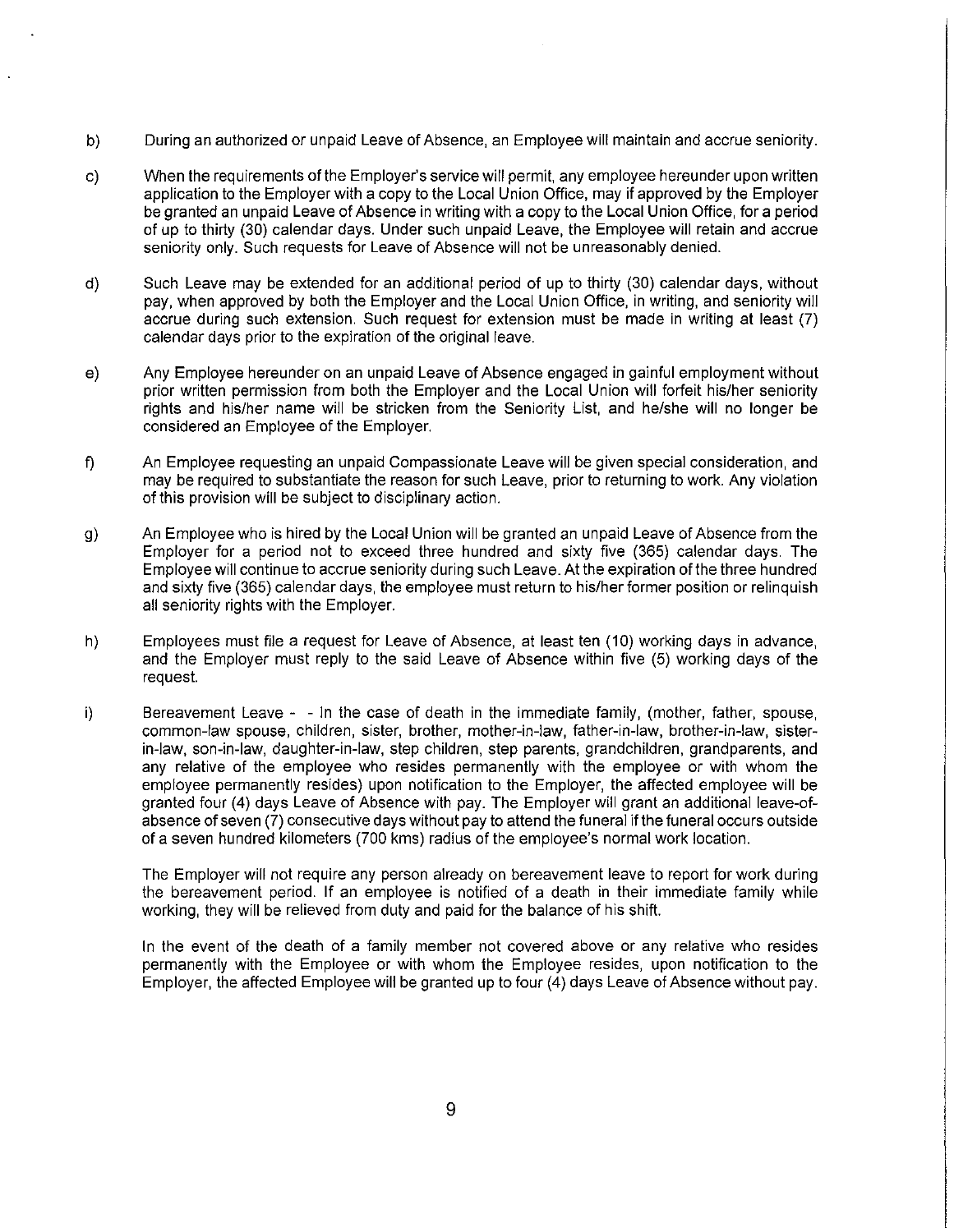j) Jury Duty - All time lost by an Employee on his regular work day due to necessary attendance on any court proceedings when subpoenaed as a witness or juror will be paid for at the rate of pay applicable to said Employee. Once an Employee is released from witness duty, he/she will be returned to the job classification and pay rate they were on, prior to such duty. All witness payments received by the Employee from courts or otherwise will be reimbursed to the Employer, by endorsement of witness fees to the Employer. The Employee must be returned to his regular assignment that he/she was on prior to being summoned or subpoenaed, either during a break in the court proceeding, or on the completion thereof. No Employee's work or shift will be changed to avoid payment as set out above and the above.

In the event an Employee is subpoenaed to attend court on his/her day off, on Employer related business only, the Employer will reschedule that employee's shift.

k) Maternity Leave - will be as defined and outlined in the Canada Labour Code. The Employee will give the Employer four (4) weeks' notice, in writing, of the day upon which she intends to commence the Leave. Where an Employee intends to resume her employment with the Employer upon expiration of the Leave, the Employer will reinstate her to her former position at not less than the same wages and benefits.

In the event the employee wishes to extend her Maternity Leave, she will be granted a Leave of Absence without pay for a period not to exceed sixty (60) calendar days, provided that the employee provides the Employer for the foregoing four (4) weeks written notice of her intention to do so and stating her intended date of return to work.

- I) Paternity Leave an Employee whose partner has given birth will be granted two (2) days of paid Paternity Leave at the time of birth of the child, or on the date when the child is brought home. Upon request, an employee will be granted an additional three (3) days Leave without pay to be taken in conjunction with the foregoing.
- m) Marriage Leave The Employer will grant, upon written request, up to five (5) consecutive unpaid days off for an Employee to attend his/her own wedding.
- n) Special Medical Leave where an Employee is required to absent him/herself from work in order to attend an appointment with a medical specialist, the Employer will grant such unpaid time off, providing the Employee has requested such time off at least seven (7) calendar days in advance of the appointment. Special consideration will be given in the event of short notice of appointments due to openings with the medical specialist due to cancellation.
- o) Personal leave (paid and unpaid)

As an employee, you are entitled to up to five (5) days of personal leave per calendar year, of which three (3), eight (8) hour days will be paid at your regular rate of pay.

to;

- Treat an injury or illness;
- Take care of health obligations for any member of your family or care for them;
- Take care of obligations related to the education of any family member under age of eighteen (18);
- Manage any urgent situation that concerns you or a family member;
- Attend your citizenship ceremony under the Citizenship Act, or;
- Manage any other situation prescribed by regulation.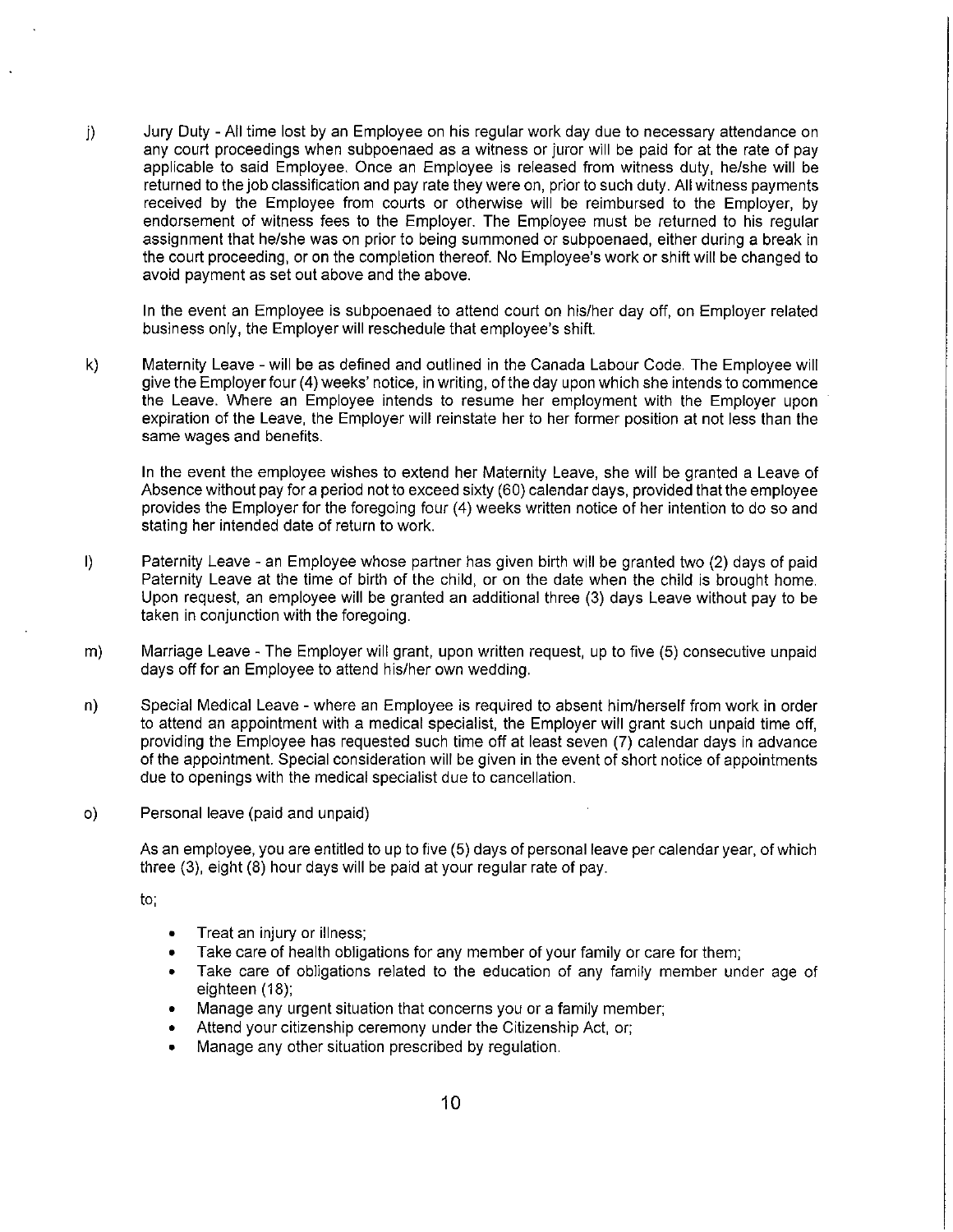You can take this leave over more than one (1) period, however your Employer may require that each period be at least one (1) day.

Your Employer may request that you provide supporting documents concerning the reasons for the leave. Your Employer may request this up to fifteen (15) days after your return to work. You must provide supporting documents if it is possible to obtain and provide them.

If you have three (3) consecutive months on continuous employment with the same Employer, the first three (3) days of leave are paid. If your salary varies from one day to another or you receive pay on a basis other than an hourly rate, you must receive the average of your daily earnings, exclusive of overtime hours, for the twenty (20) days you have worked immediately before the first day of leave.

### **ARTICLE NO. 14 - NO STRIKE - NO LOCKOUT**

- a) During the life of this Agreement, there shall be no lockout by the Company, or any strike, sit-down, slow-down, work stoppage, or suspension of work, (either complete or partial), for any reason, by the Union.
- b) It shall not be a violation of this Agreement, or cause for discipline of any employee in the performance of his duties to refuse to cross a picket line.

#### **ARTICLE NO. 15 - VALIDITY of ARTICLES**

a) If any Articles or Sections of this contract, or of any supplement hereto, should be held invalid by operation of law, or by any tribunal of competent jurisdiction; or if compliance with or enforcement of any Article or Section should be restrained by such tribunal pending a final determination as to its validity, the remainder of this contract and of any supplement thereto, or the application of such Article or Section to persons or circumstances other than those as to which it has been held invalid or as to which compliance with or enforcement of has been restrained, will not be affected thereby.

#### **ARTICLE NO.** 16 - **HEAL TH & WELFARE PROTECTION**

- a) When an employee goes off work ill, or on Compensation, or a grievance is invoked on his discharge, the Company shall continue to pay his Health and Welfare premiums and Union dues for a maximum of three (3) months, so that at all times the employee will be protected to the utmost. At the end of three (3) months, the affected employee must clear up his deficit, and upon so doing he will be eligible for a further three (3) months protection. When an employee returns to work, the Company will deduct from his earnings any monies the employee would normally have paid. In the event an employee does not return to work, and the employee refuses or neglects on demand at his last known address to make restitution for such monies normally paid by the employee, the Union will then reimburse the Company for said amount.
- b) The employee will be notified when he is three (3) months in arrears, and the period of such coverage shall exceed twelve (12) months only by mutual agreement of the two (2) Parties.

#### **ARTICLE NO. 17 - MAINTENANCE OF ACTIVITIES**

Presently effective local customs or practices, written or oral, which are not specifically covered by provisions of this Agreement and which are not in conflict with its provisions, shall remain in effect during the term of this Agreement. Presently effective local customs or practices, written or oral, which provide benefits in excess of the specific benefits provided for through the provisions of this Agreement shall be continued for the term of this Agreement unless altered by mutual agreement.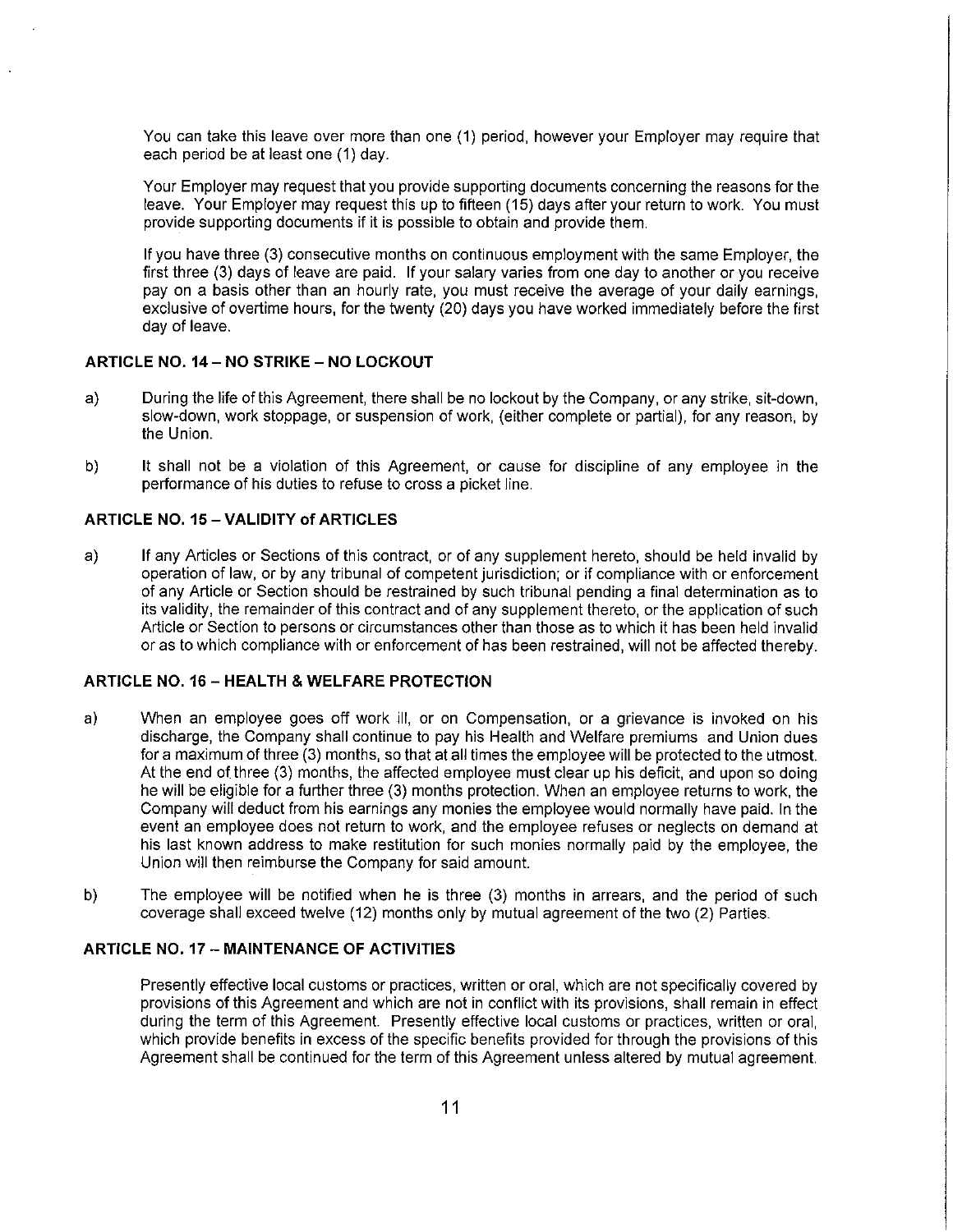#### **ARTICLE NO.** 18 - **MENTAL HEALTH AWARENESS**

The Employer agrees to participate in the promotion of Mental Health Awareness of Employees in the workplace. The Employer agrees to participate in cost sharing of the CMHA "Safe and Sound" seminar to the maximum expenditure of one thousand five hundred dollars (\$1500.00) once in the term of the Agreement

#### **ARTICLE NO. 19-TERMINATION and AMENDMENTS**

- a) This Agreement will be in full force and effect as of the first (1<sup>st</sup>) day December 2020, and continue in full force and effect through the thirtieth (30th) day of November 2023, and from year to year thereafter, except as hereinafter provided.
- b) Either Party may terminate this Agreement on any anniversary date, by notice in writing to the other Party, not less than ninety (90) days prior to such anniversary date.

**SIGNED THIS 25 DAY OF**  $\mathcal{M}$  $\alpha$  $\gamma$  **, 2022** 

**ON BEHALF OF THE COMPANY: ON BEHALF OF THE UNION:** 

Reid Henriksen, Director of Operations

Burner Energy Services LTD. The Services of Ceneral Teamsters, Local Union No. 362

Chance Hrycun, Vice President & **Business Agent** 

Clint Campbell, Business Agent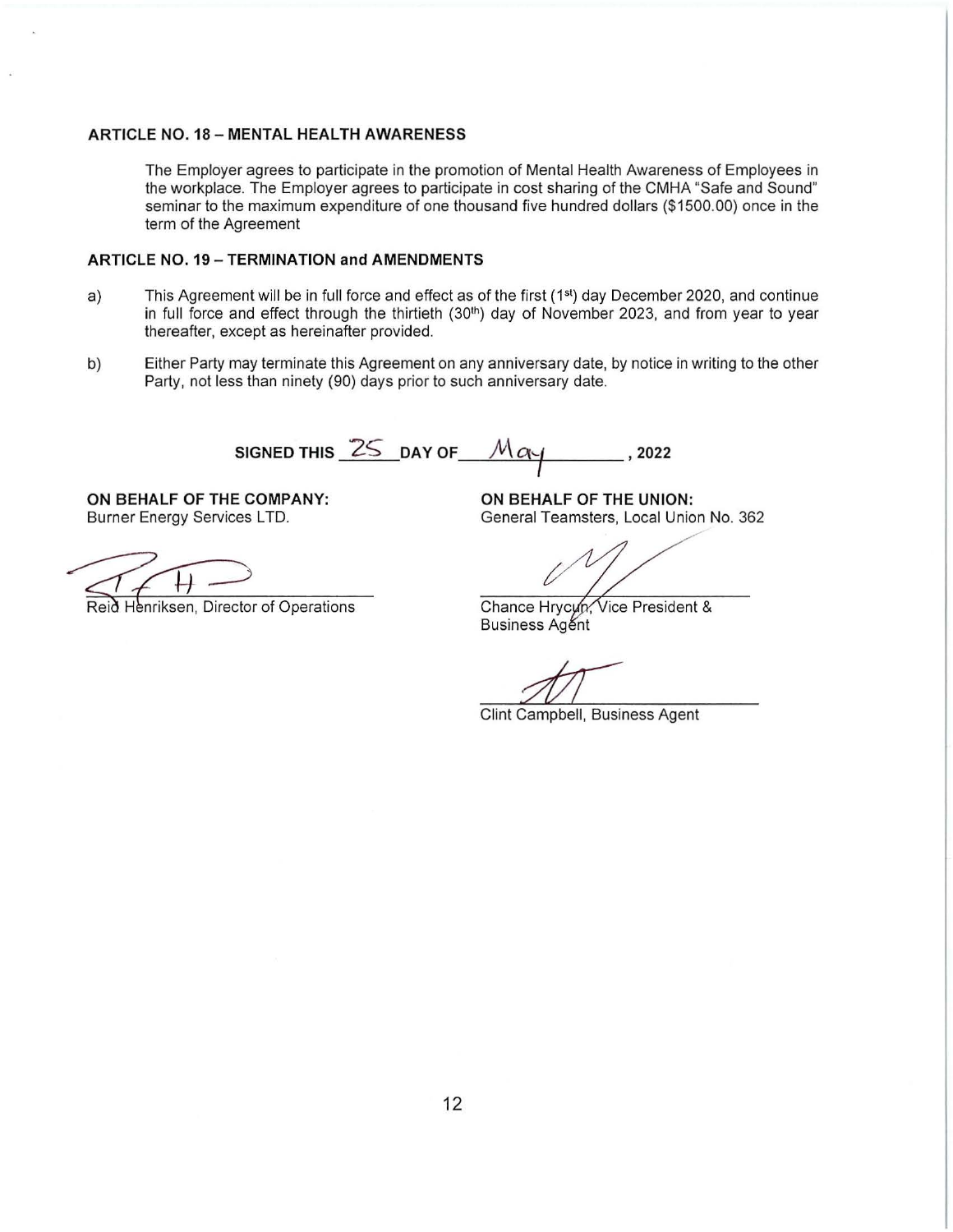#### **APPENDIX "A"**

**HOURS OF WORK, OVERTIME, CLASSIFICATIONS, and WAGE RATES for HOURLY RATED EMPLOYEES OF MOBILE EQUIPMENT in OILFIELD and CONTRACT HAULING, and THEIR HELPERS RELATED THERETO - OTHER THAN THOSE EMPLOYEES REFERRED TO IN APPENDIX "B" AND "C"** 

#### a) **Regular Hours of Work and Overtime Conditions**

Daily maximum  $-$  nine (9) hours Weekly maximum - forty-five (45) hours

All hours worked in excess of the maximums will be paid for at the rate of one and one-half  $(1 \frac{1}{2})$ times.

- b) All hours worked on a General Holiday will be paid for at the rate of time and one-half  $(1 \frac{1}{2})$ , plus eight (8) hours for the General Holiday which will be paid for in any event.
- c) **Reporting Guarantee**  When an employee is called, and reports for duty, on his regular scheduled work day he will be guaranteed a minimum of four (4) hours work and/or pay. If he works in excess of four (4) hours, he will be guaranteed eight (8) hours work or pay.
- d) **Wage Classifications**  Employees will be paid not less than the wage rate for their classification in the area such work is performed.

| $\mathbf n$ the area such work is periorined.<br><b>Classification</b> | <b>Current</b> |
|------------------------------------------------------------------------|----------------|
| Winch Truck - Senior Operator                                          | \$35.50        |
| Winch Truck - Operator                                                 | \$34.00        |
| Lowboy - Senior Operator                                               | \$35.50        |
| Lowboy - Operator                                                      | \$33.00        |
| Hiboy - Step Deck - Super B - Van                                      | \$33.50        |
| <b>Boom Truck</b>                                                      | \$37.00        |

Date of Ratification  $-$  sixty-one cents (\$0.61) per mile

| Date of Ratification | \$0.61 |
|----------------------|--------|
| November 30, 2022    | \$0.61 |
| November 30, 2023    | \$0.61 |

The following premiums will apply for the following mileage conditions

| Drops                        | \$68.00 per drop    |
|------------------------------|---------------------|
| <b>Pickups</b>               | \$102.00 per pickup |
| Tarping (Flat Rate Per Trip) | \$150.00            |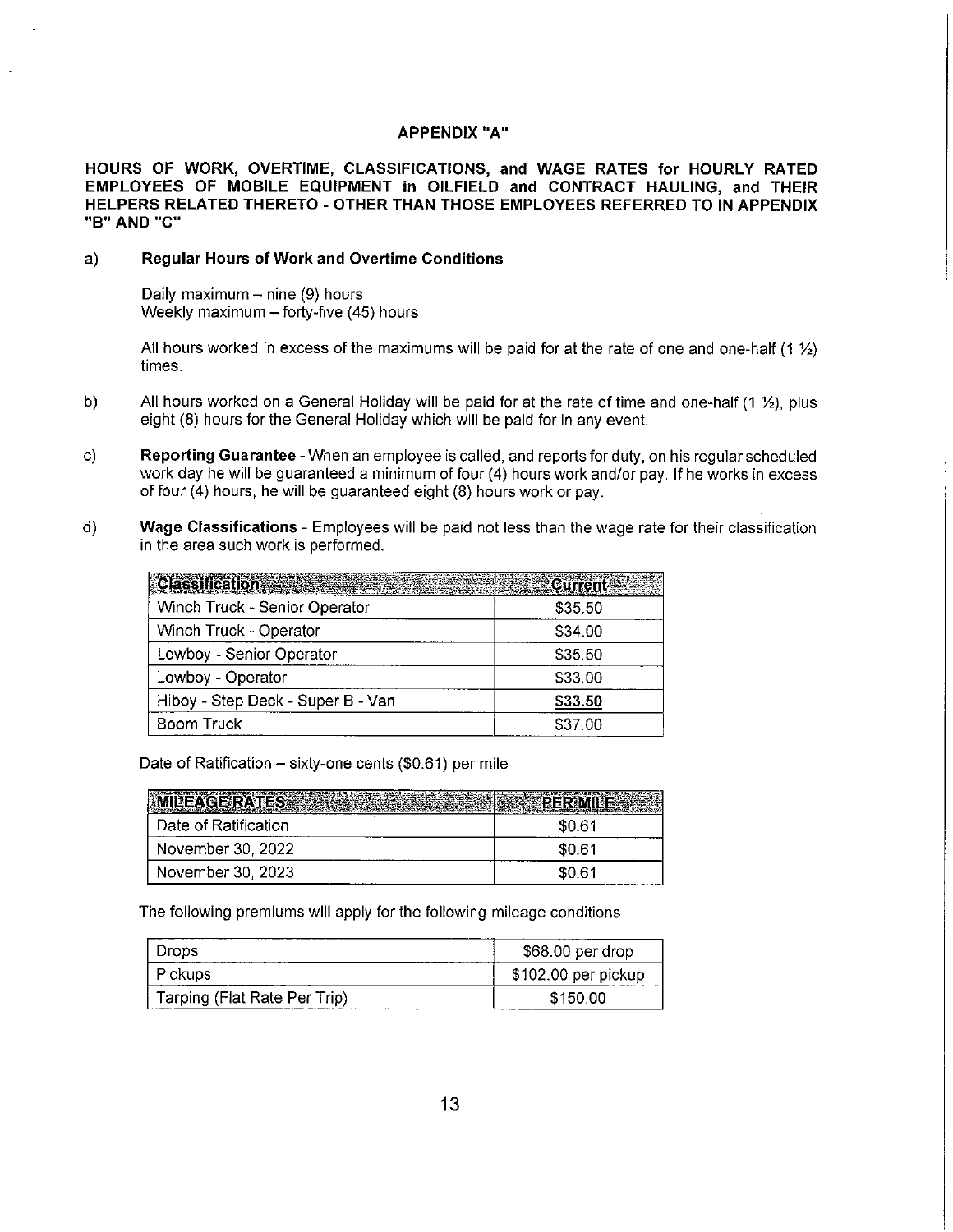Effective November 1, 2023, the Company and the Union agree to meet on or about November 1 during each year of the Agreement to discuss a wage renegotiation. If the Parties cannot agree on wage rates the wage renegotiation will be subject to Article No. 6 of this Collective Agreement. Where a wage increase is agreed upon or decided through use of Article No. 6 the increase will be effective January 1 of the following year.

All current employees, as of November 16, 2018, who are paid greater than the established rates as per the Collective Agreement, will be honored for the life of this Agreement.

**Lead Hand** - Will be paid at two dollars (\$2.00) above the appropriate rate.

**NOTE:** - Drivers will be paid an additional amount when pulling multi-wheel trailing equipment, as follows:

| 9-10 axle         | \$2.00 |
|-------------------|--------|
| More than 10 axle | \$2.50 |

e) Provided regular shop employees do not lose wages, drivers can be used in the shop and paid the following rate: All shop time worked by employees who do not normally work in the shop will be approved by the employer before commencement of work.

Employees will be paid a rate of twenty-five dollars (\$25.00) per hour straight time, for time spent maintaining their assigned vehicle.

f) **Call-out and Call-back** - any employee who is called out to work on a regular work day will be paid not less than eight (8) hours wages. Any employee who is called out to work on an overtime day will be guaranteed four (4) hours pay, and if he works in excess of four (4) hours, he will be guaranteed six (6) hours pay.

Any employee reporting for duty on a call-back basis will be guaranteed a minimum of four (4) hours pay at the overtime rate, but after completion of the duty he was called for, he may book off with a minimum of two (2) hours pay.

g) Flat Rate Job/Non Contract Haul Work - The following compensation refers to the optional work, not regularly performed by the employer. This will be offered on a voluntary basis in accordance with Article No. 12 c). Overtime provision as described in Section a) and b) will not apply when an Employee chooses to preform Flat Rate Job work. The Employer agrees to not intermingle regular driver duties with Flat Rate Job work in a manner which intervenes with the intent of the overtime provisions in Section a) and b). All other Articles and Sections of the Collective Agreement remain in full force and effect. Any work paid under this provision will be clearly outlined in advance of the trip on the paid stub and so that all employees will clearly understand what they are being paid. Any newly hired employees will be clearly explained any and all applicable pay rates prior to hiring the employee.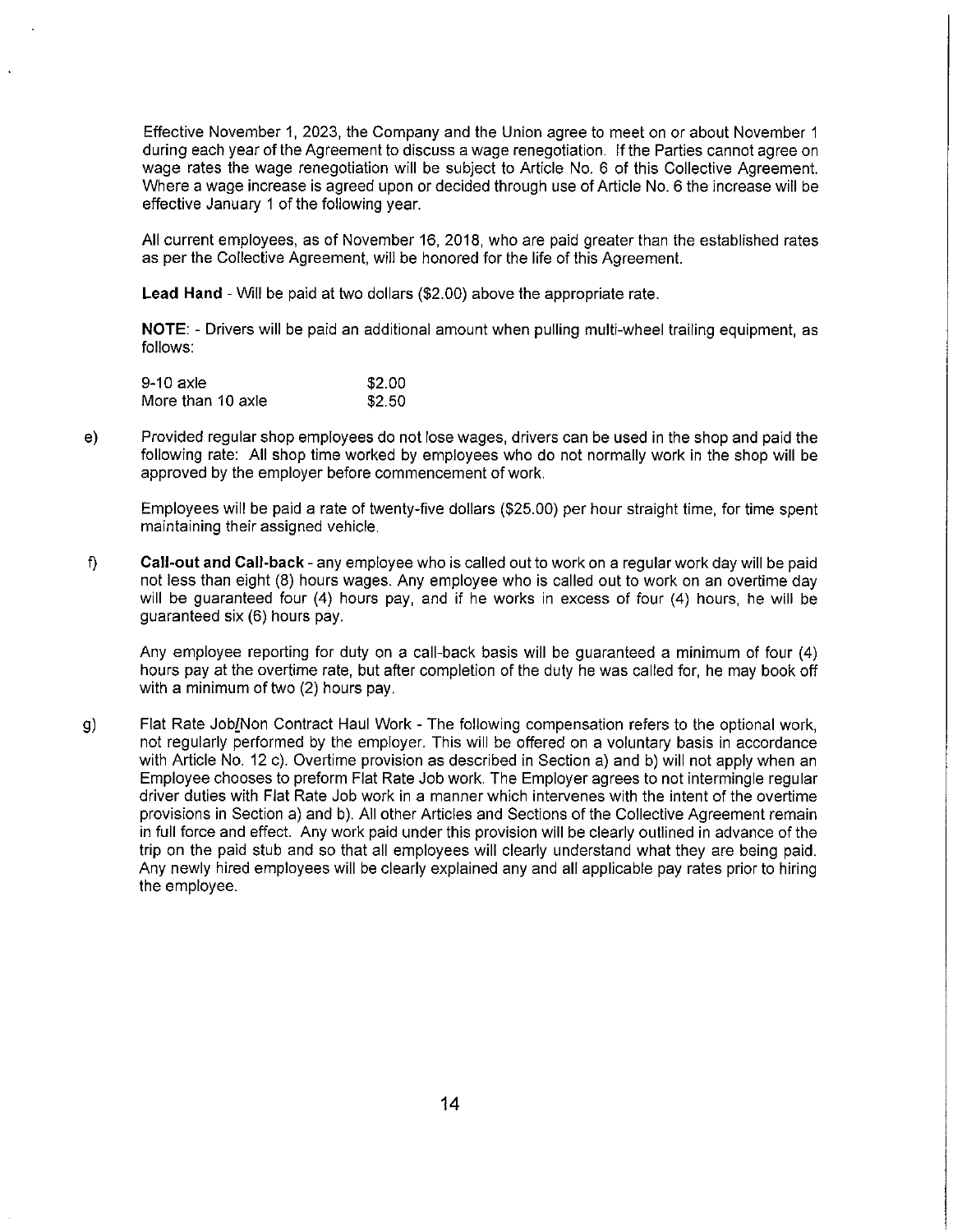#### **APPENDIX "B"**

#### **COVERING HOURS of WORK and OVERTIME, CLASSIFICATIONS, and RATES of PAY for SHOP EMPLOYEES**

#### a) **Hours of Work**

The work week will consist of five (5), eight (8) hour days.

Should additional shifts be required, seven and one-half (7 %) hours work will constitute the second shift for which eight (8) hours wages will be paid. Seven (7) hours work will constitute the third shift for which eight (8) hours wages will be paid. Shift differential shall be paid on straight time shifts at regular rates, on overtime shifts at the applicable overtime rates.

Second and third shifts will not commence more than one-half (1/2) hour earlier than the end of the previous shift.

Should the Company wish to have a three (3) shift operation, the work week may start at 12:01 a.m. Monday. Any subsequent changes in the work week will be by mutual agreement.

- b) **Overtime**  All hours worked outside regular hours as outlined in a) above, will be paid for as follows:
	- 1. Monday to Friday first two (2) hours of overtime time and one-half  $(1 \frac{1}{2})$ , thereafter double time (2x).
	- 2. Saturday, Sunday, and General Holidays double time (2x) for all hours worked.
- c) **Call-out and Call-back**  Any employee who is called out to work on a regular work day will be paid not less than eight (8) hours wages. Any employee who is called out to work on an overtime day, will be guaranteed four (4) hours pay, and if they work in excess of four (4) hours, they will be guaranteed six (6) hours pay.

Any employee reporting for duty on a call-back basis, will be guaranteed a minimum of four (4) hours pay at the overtime rate, but after completion of duty that they were called for, they may book off with a minimum of two (2) hours pay.

d) Tool Allowance - Upon completion of one (1) years employment from the effective date of this agreement and each year thereafter, a yearly tool allowance for replacement and acquisition of upgraded tools of five hundred dollars (\$500.00) per year payable upon receipt of a related invoice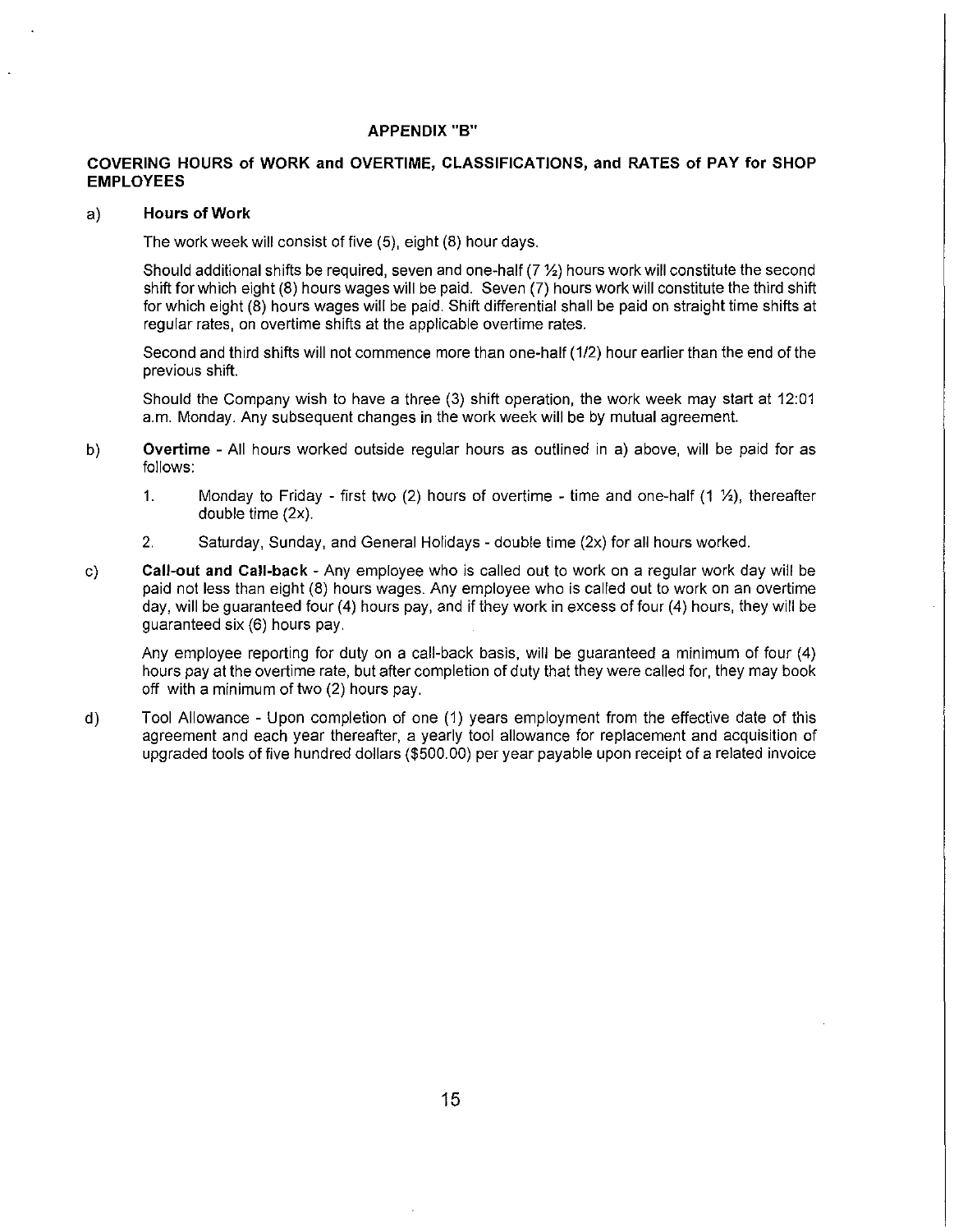#### **APPENDIX** "C"

#### **HEALTH and WELFARE PLAN**

- 1. The Company will provide the Prairie Teamsters Health and Welfare Plan to all employees or members of the Union and eligible dependents coming under the jurisdiction of Local Union No.362.
- 2. Any member of the Union who is employed by the Company after the effective date of the Health and Welfare Plan, shall join the Plan on the first day of the month immediately following that month in which he became an employee.
- 3. All new hires shall qualify for Health and Welfare benefits as described in the appropriate schedules contained in the benefits plan document of the appropriate Local Union.
- 4. It shall be the Union's responsibility to supply all necessary enrolment forms to the Company
- 5. The cost of the Plan shall be borne by the Company. The Company shall remit the premiums to the Administrator as designated by the Trustees of the Health and Welfare Plan. It shall be the Trustees' responsibility after receipt of the premiums to distribute same to the applicable carriers.
- 6. It will be the responsibility of the Company to ensure that all employees are enrolled in the Health and Welfare Plan, and for making premium remittances on their behalf, and on the due date, that being the tenth (10th) day of each month and will forward all enrolment and claim forms completed by employees.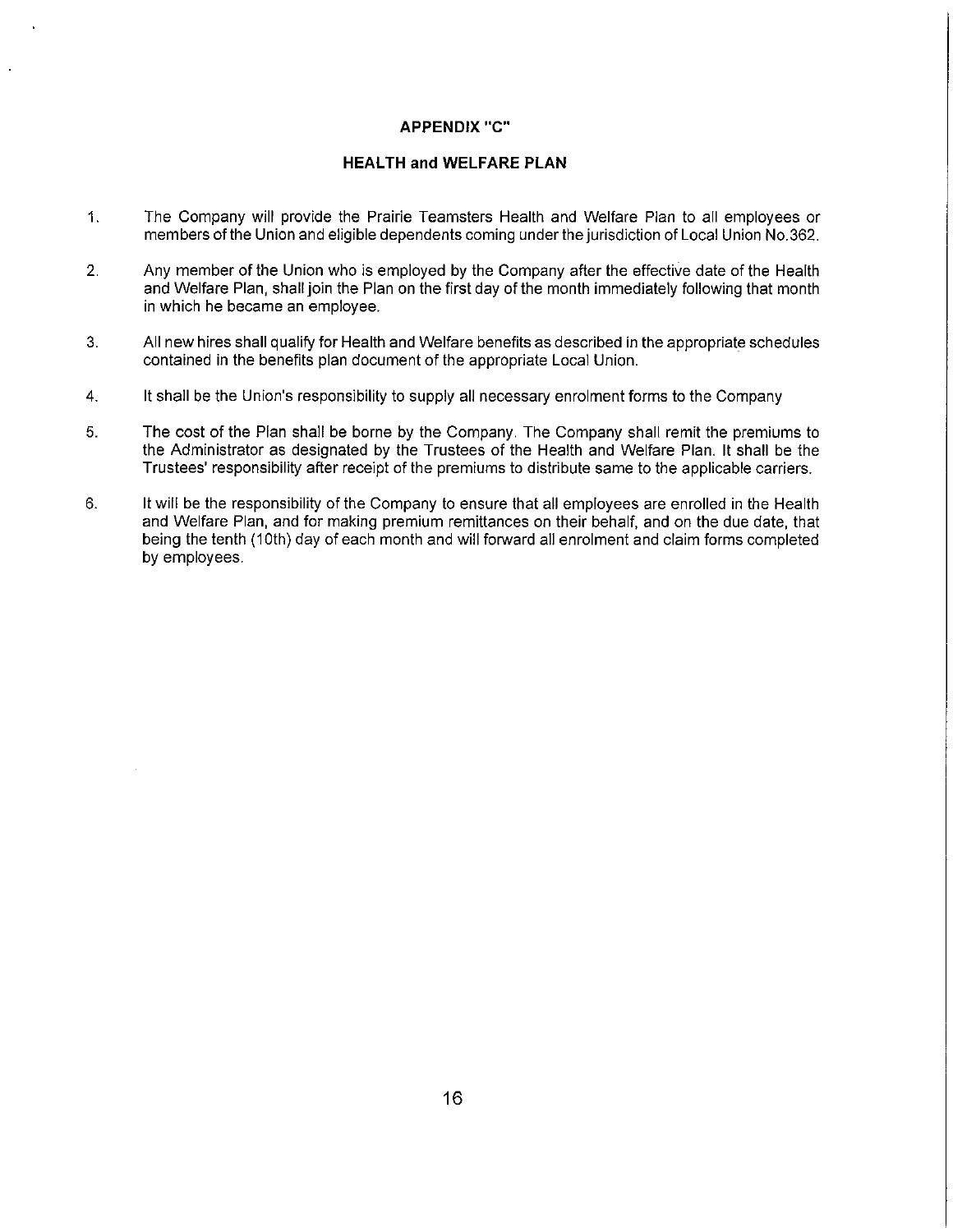#### **APPENDIX "D"**

#### **TEAMSTERS UNION/INDUSTRY ADVANCEMENT FUND**

The Teamsters Union/Industry Advancement Fund will be for the enhancement of all persons dependent upon any industry represented by the Teamsters.

The Company will make contributions of five cents (5¢) per hour for which wages are payable hereunder, for each employee.

Payment of said funds will be made to the appropriate Teamsters Local Union/Industry Advancement Fund by the fifteenth (15th) of the month following that to which they refer.

This payment will be independent and separate from any other payment made to the appropriate Locals.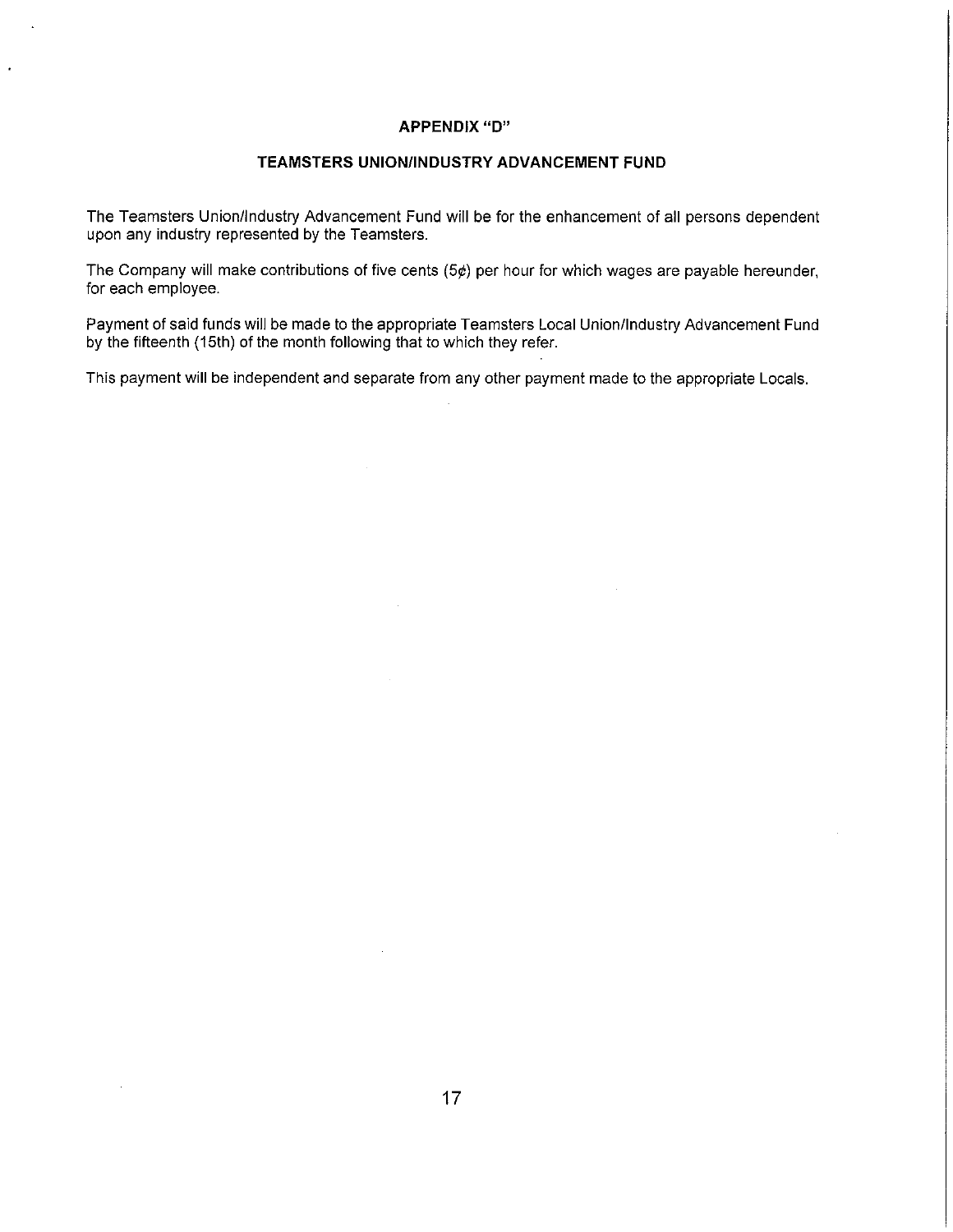#### **APPENDIX "E"**

#### **PENSION PLAN -TEAMSTERS PRAIRIE PROVINCES PENSION PLAN**

- 1. The Company will contribute one dollar and fifty cents (\$1.50) per hour worked for every employee. The Employee shall join the Plan on the first day of the month immediately following that month in which they became an employee.
- 2. Contributions and remittances will be remitted monthly by the 15th of the following month to which they refer, together with a form supplied by the Union, which will provide full instructions.
- 3. Timely payment of contributions to the Trust Funds provided for in this Agreement is essential for the protection of the beneficiaries. Delinquency and continued failure to remit contributions to the Trust Funds will be dealt with as follows:
	- i. The Union will advise the Company, in writing, of any delinquency.
- 4. If the Company has failed to respond within forty-eight hours of receipt of notification, exclusive of Saturday, Sunday and holidays, the Union may then request a meeting with the Company to provide for payment of funds.
- 5. In the case of failure of the Company to contribute into the funds on the due date, the Trustees in their joint names may take legal action against the Company for recovery of the amount due.
- 6. All employees who are seventy-one (71) years of age or older, will have pension contributions remitted to the Teamsters Prairie Provinces Pension Plan (T4P) only until December 31<sup>st</sup> in the year they turn seventy-one  $(71)$ . Effective January 1<sup>st</sup> of the year following the year an employee turns seventy-one (71 ), all pension contributions, as outlined in this Article, will be directed to a separate non-registered account for the employee's personal use. These contributions will be treated as earnings and will therefore be subject to statutory payroll taxes and deductions.

Employees can make arrangements with the Company regarding their ongoing access to these funds, within the first three (3) months of the year in which the transition period from the Pension Plan to a non-registered account occurs.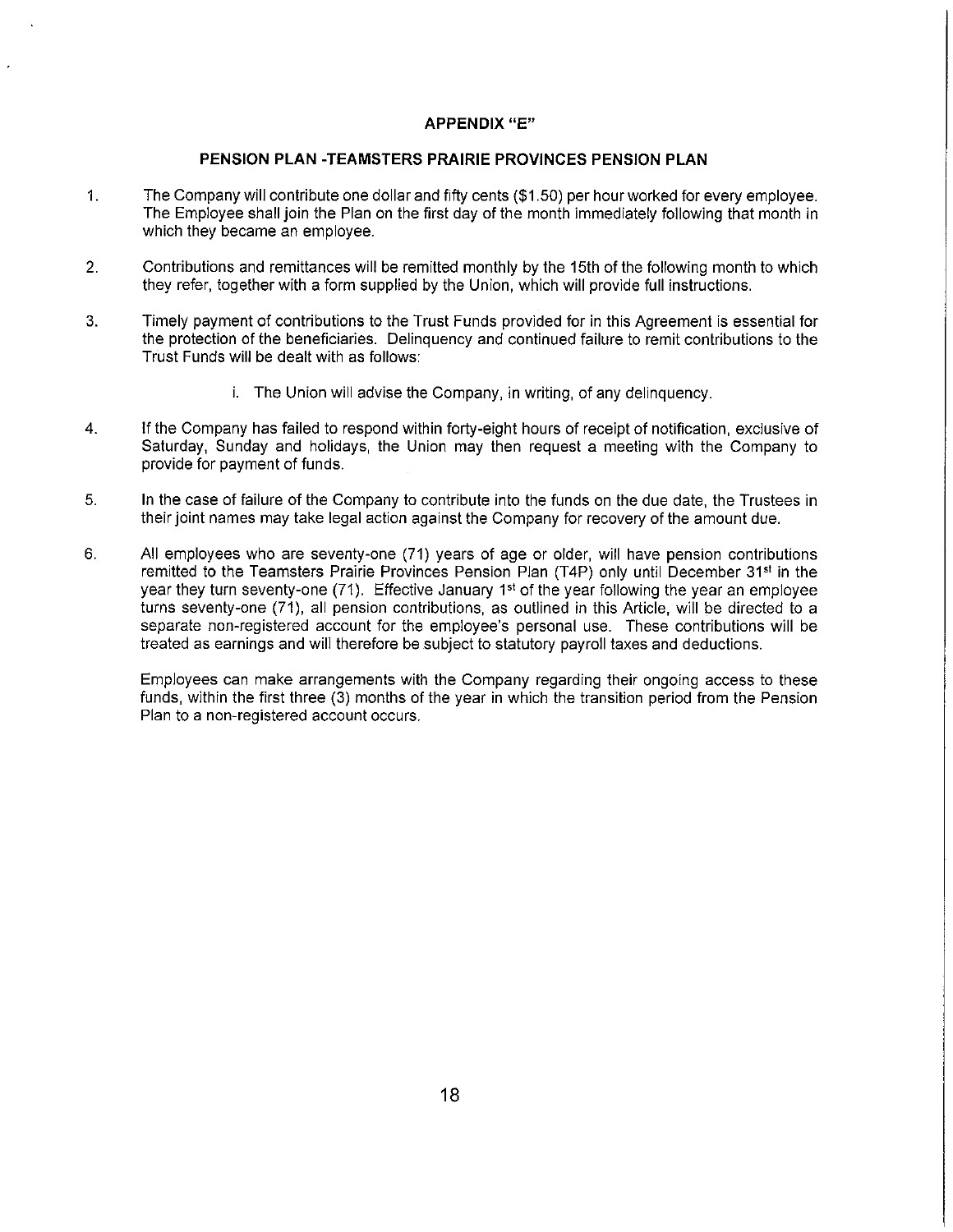#### **LETTER OF UNDERSTANDING #1**

**BETWEEN:**  Burner Energy Services LTD. Hereinafter referred to as the "Company"

**AND:**  GENERAL TEAMSTERS, LOCAL UNION NO. 362 Hereinafter referred to as the "Union"

The Parties hereto agree that any work performed for any contractor who is signatory to the Teamsters Mainline Pipeline Agreement will be reported in writing, by fax or by mail, to General Teamsters Local Union No. 362 Sherwood Park office on a monthly basis. Any loads not reported will be subject to the Grievance Procedure contained in this Agreement.

SIGNED THIS  $\frac{25}{5}$  DAY OF  $\frac{M_{\text{Cy}}}{5}$ , 2022

**ON BEHALF OF THE COMPANY:**  Burner Energy Services LTD.

Reid Henriksen, Director of Operations

**ON BEHALF OF THE UNION:**  General Teamsters, Local Union No. 362

Chance Hoycun, Vice President & Business Agent

Clint Campbell, Business Agent